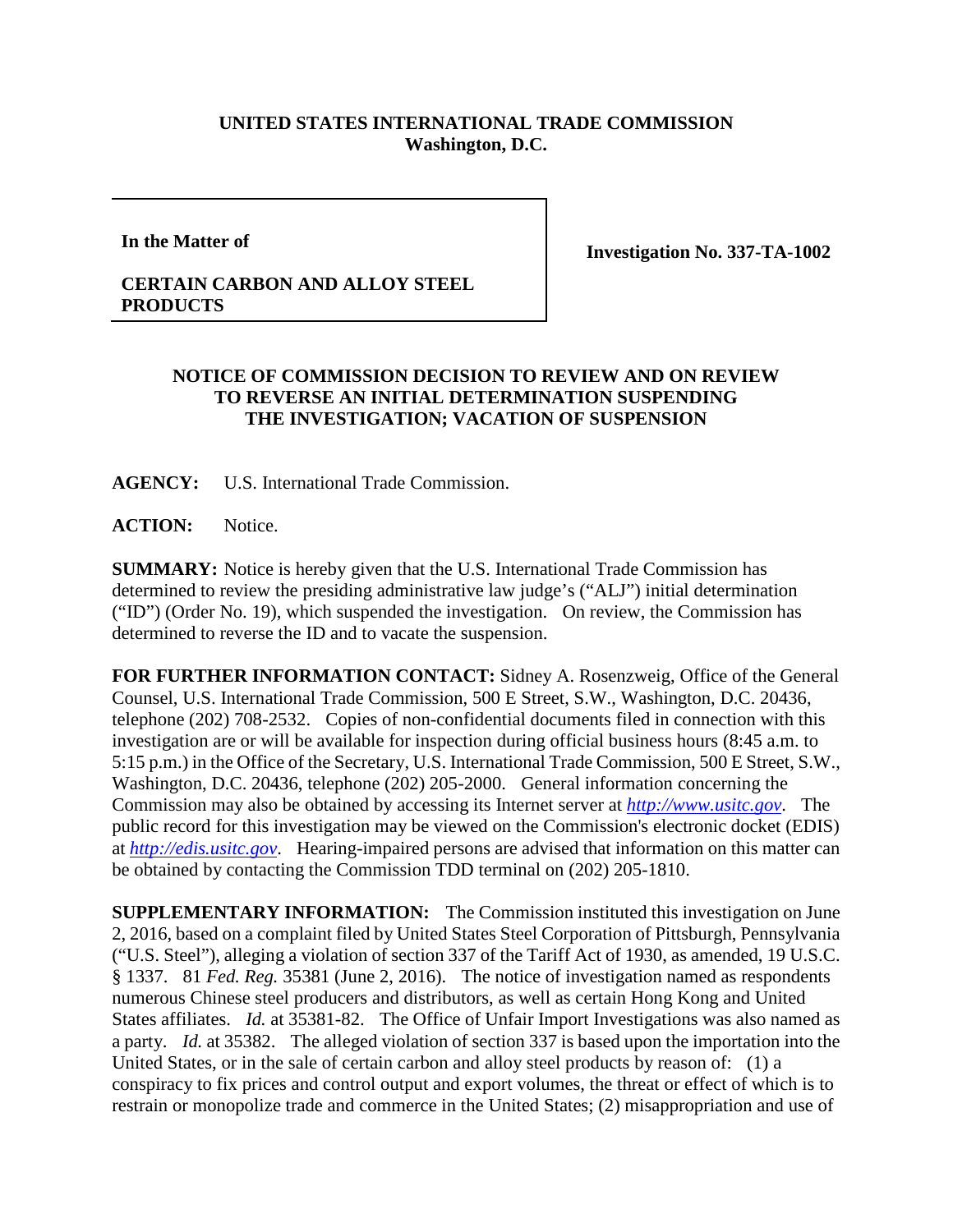trade secrets, the threat or effect of which is to destroy or substantially injure an industry in the United States; or (3) false designation of origin or manufacturer, the threat or effect of which is to destroy or substantially injure an industry in the United States. *Id.* at 35381.

On July 6, 2016, the presiding Administrative Law Judge ("ALJ") issued, *sua sponte*, an initial determination ("ID") (Order No. 19) that suspended the investigation pursuant to section 337(b)(3), 19 U.S.C. § 1337(b)(3), and Commission Rule 210.23, 19 C.F.R. § 210.23. ID at 4. The ALJ provided two reasons for the suspension: (1) "to allow the Commission to provide the statutorily required notice to the Secretary of Commerce" given that the present matter comes at least "in part" within the purview of the antidumping and countervailing duty laws, *id*. at 7; and (2) due to "the pendency of proceedings before the Secretary of Commerce," *id.* at 1.

On July 11, 2016, the Secretary of the U.S. Department of Commerce, the Honorable Penny Pritzker, sent the Commission a letter, which acknowledged the ALJ's ID to suspend this investigation and which identified two investigations that "potentially could come within the scope of the Commission's investigation." Letter from Hon. Penny Pritzker, Secretary, U.S. Department of Commerce, to Hon. Irving A. Williamson, Chairman, U.S. International Trade Commission (July 11, 2016). The letter has been added to EDIS as part of the record of this investigation.

On July 13, 2016, U.S. Steel filed a petition for review of the ID, followed the next day by the Commission investigative attorney's petition. On July 21, 2016, the respondents filed a joint response to the two petitions for review.

Having reviewed the record of the investigation, including the complaint, the responses to the complaint, Order No. 19, the petitions for review, and the responses thereto, and Secretary Pritzker's submission, the Commission has determined to review the ID. On review, the Commission has determined to reverse the ID, vacate the suspension, and continue the investigation.

The investigation is remanded to the ALJ to resume the investigation. The Commission denies the respondents' request for oral argument. The reasons for the Commission's determinations will be set forth in the Commission's forthcoming opinion.

The Commission hereby directs the Secretary to the Commission to serve a copy of this Notice upon the Secretary of Commerce.

The authority for the Commission's determination is contained in section 337 of the Tariff Act of 1930, as amended (19 U.S.C. § 1337), and in Part 210 of the Commission's Rules of Practice and Procedure (19 C.F.R. Part 210).

By order of the Commission.